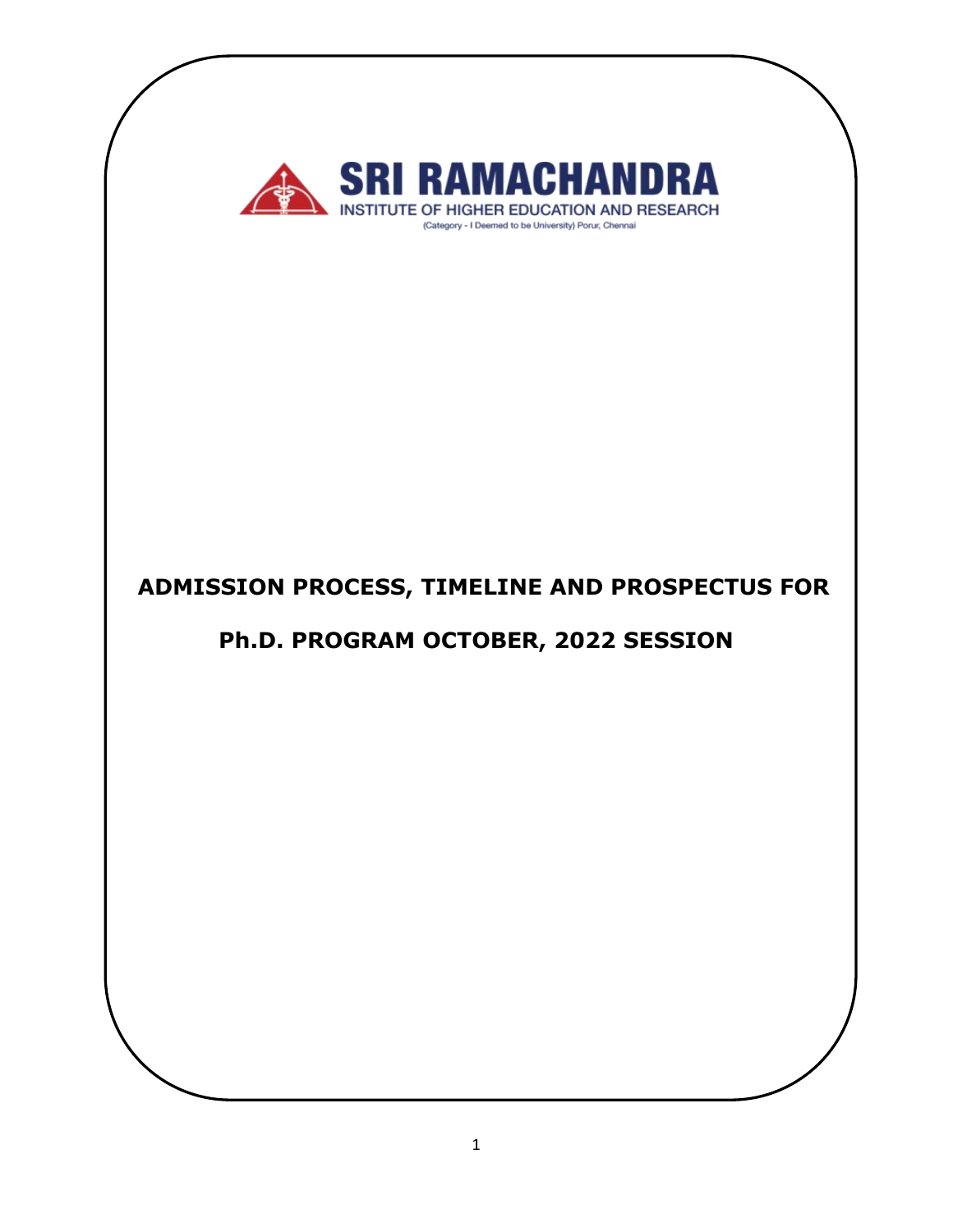# **ADMISSION PROCESS AND TIMELINE FOR Ph.D. PROGRAM OCTOBER, 2022 SESSION**



|                    | <b>TIMELINE</b>             |               |
|--------------------|-----------------------------|---------------|
|                    | Issue of                    | 20.06.2022    |
|                    | Advertisement               | (Monday)      |
|                    | Submission of               | 18.07.2022    |
|                    | <b>Online Application</b>   | (Monday)      |
| <b>SC/CSIR</b>     | Entrance                    | 11.08.2022    |
| <b>F-JRF/</b>      | Examination                 | (Thursday)    |
| <b>SH/</b>         | Interview                   | 12.08.2022    |
| <b>RF</b><br>F/NCS |                             | (Friday)      |
| funded             | Announcement of             | *25.08.2022   |
| emed               | Ph.D. Result                | (Thursday)    |
|                    | Ph.D. Counselling           | *05.09.2022   |
|                    |                             | (Monday)      |
|                    |                             | & *06.09.2022 |
|                    |                             | (Tuesday)     |
|                    |                             |               |
|                    | Submission of               | *17.09.2022   |
|                    | Provisional                 | (Saturday)    |
| rm                 | <b>Application Form</b>     |               |
|                    | <b>Issue of Provisional</b> | *30.09.2022   |
|                    | Registration                | (Friday)      |
|                    |                             |               |
|                    | Commencement                | $*10.10.2022$ |
|                    |                             | (Monday)      |
|                    |                             |               |
| 2                  | * Date yet to be confirmed  |               |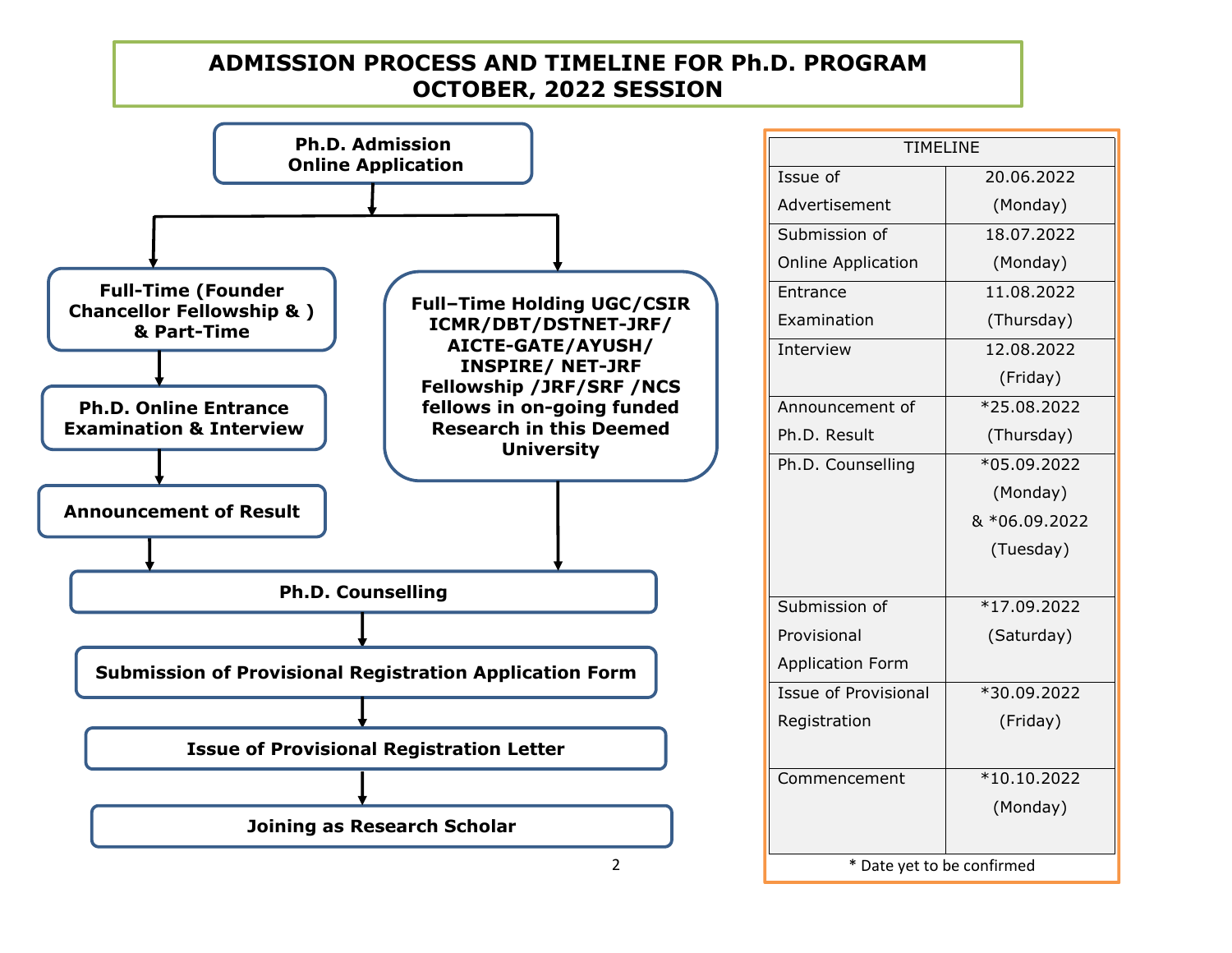

# **PROSPECTUS FOR ADMISSION TO Ph.D. PROGRAM OCTOBER, 2022 SESSION)**

**Applications are invited from eligible candidates for admission to Ph.D. program offered by this Deemed University:-**

#### **1. Categories of Ph.D. Program**

- a) Full time (Stipendiary/Fellowship holders);
- b) Full time (Self-Funded Non-Stipendiary)
- c) Part Time: Internal;
- d) Part Time: External; and
- e) Part Time: Internal Independent

# **2. Eligibility Criteria**

Candidates applying for admission to Ph.D. program should have qualified with at least 55% marks in aggregate or its equivalent grade in the UGC 7-point scale (or an equivalent grade) in PG program.

| SI.<br>No. | Name of the<br><b>Faculty</b>    | <b>Eligibility Criteria</b>                                                                                                                                                                                                                                                                                                                                                                                                                                                                                                                                                                                                                                                                                                                                                                                                                                                                                                                    |
|------------|----------------------------------|------------------------------------------------------------------------------------------------------------------------------------------------------------------------------------------------------------------------------------------------------------------------------------------------------------------------------------------------------------------------------------------------------------------------------------------------------------------------------------------------------------------------------------------------------------------------------------------------------------------------------------------------------------------------------------------------------------------------------------------------------------------------------------------------------------------------------------------------------------------------------------------------------------------------------------------------|
| 1.         | Faculty of<br>Medicine           | a) A candidate who has passed D.M./M.Ch./M.D./M.S./PG Diploma in the<br>Faculty of Medicine/Diplomate in National<br>Board<br>(DNB)<br>qualification/M.Sc. (Medical) Degree in the concerned subject with at<br>least 55% marks in aggregate in PG Programs.<br>b) A candidate holding MBBS degree within two years of completing their<br>Degree from NMC recognized medical colleges, passing all MBBS<br>examinations in the first attempt with 60% or more aggregate marks<br>from an institute which is recognized by the National Medical<br>Commission and holding ICMR Nurturing Clinical Scientists (NCS)<br>Scheme Fellowship.<br>c) A candidate holding a master's degree in sciences and technology which<br>is recognized by UGC with at least 55% marks in aggregate or its<br>equivalent grade in the UGC 7-point scale or any equivalent grade in PG<br>Program and registering under a supervisor in the Faculty of Medicine. |
| 2.         | Faculty of<br>Dental<br>Sciences | a) A candidate who has passed Master's Degree in Dental Surgery (MDS)<br>examination in different branches/specialities with at least 55% marks in<br>aggregate in PG Program.<br>b) BDS candidates within two years of completing their Degree, passing all<br>BDS examinations in the first attempt with 60% or more aggregate<br>marks from an Institute which is recognized by the Dental Council of<br>India and holding ICMR Nurturing Clinical Scientists (NCS) Scheme<br>Fellowship.                                                                                                                                                                                                                                                                                                                                                                                                                                                   |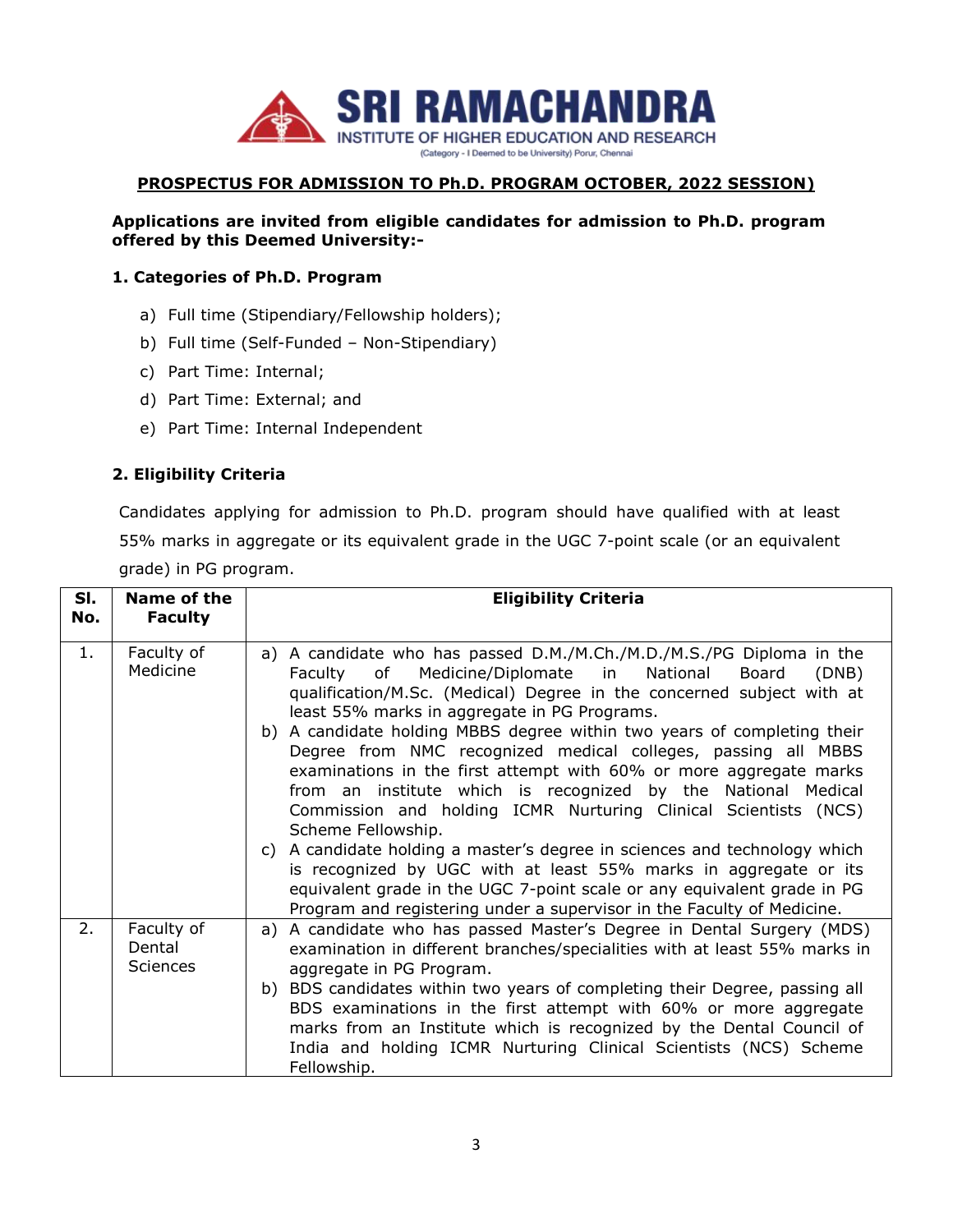| 3. | Faculty of<br>Pharmacy                                               | A candidate who has passed a Master's Degree in Pharmacy (M.Pharm.)<br>Examination in various branches/specialities/Pharm.D with at least 55% marks<br>in aggregate or its equivalent grade in the UGC 7-point scale or any equivalent<br>grade in PG Program.                                                                                                                                                                                                                                                                                                                                                                                                                                                                                                                                                                                               |
|----|----------------------------------------------------------------------|--------------------------------------------------------------------------------------------------------------------------------------------------------------------------------------------------------------------------------------------------------------------------------------------------------------------------------------------------------------------------------------------------------------------------------------------------------------------------------------------------------------------------------------------------------------------------------------------------------------------------------------------------------------------------------------------------------------------------------------------------------------------------------------------------------------------------------------------------------------|
| 4. | Faculty of<br><b>Nursing</b>                                         | a) A candidate who has passed M.Phil.(Nursing) or Master's Degree in Nursing<br>(M.Sc. Nursing) Degree Examination in different branches/specialities from<br>a University which is recognized by UGC and Indian Nursing Council with<br>at least 55% marks in aggregate or its equivalent grade in the UGC 7-point<br>scale or any equivalent grade in PG Program.<br>b) The candidate must have a minimum of one year teaching or Clinical<br>experience after M.Sc. (Nursing) for enrolment in Ph.D. in Nursing.                                                                                                                                                                                                                                                                                                                                          |
| 5. | Faculty of<br>Physiothera<br>py                                      | A candidate who has passed Master's Degree in Physiotherapy (M.P.T.)<br>Examination in different branches/specialities (orthopaedics, neurology,<br>cardiopulmonary sciences and women's health) with at least 55% marks in<br>aggregate or its equivalent grade in the UGC 7-point scale or any equivalent<br>grade in PG Program.                                                                                                                                                                                                                                                                                                                                                                                                                                                                                                                          |
| 6. | Faculty of<br>Allied<br>Health<br><b>Sciences</b>                    | A candidate who has passed M.Phil. in Clinical Psychology or Master's Degree in<br>Speech Language Pathology/Audiology/Speech and Hearing/ASLP/Trauma Care<br>Management/Respiratory Therapy/Clinical Immunology/Medical Radiology and<br>Imaging Technology/Urology Technology/Applied Child Development/Perfusion<br>Technology/Renal Sciences and Dialysis Technology/Medical Imaging<br>Technology/<br>Medical<br>Laboratory<br>Technology/Neuroscience/Clinical<br>Psychology/Medical Psychology/Clinical Nutrition/M.Optom./Mind Body and<br>Lifestyle Science/ Occupational Therapy/Applied Psychology/other Health<br>Sciences which are not covered under Medical, Dental, Nursing and<br>Physiotherapy<br>with<br>least<br>at<br>55% marks in aggregate or its equivalent grade in the UGC 7-point scale or any<br>equivalent grade in PG Program. |
| 7. | Faculty of<br>Biomedical<br>Sciences<br>and<br>Technolog<br><b>V</b> | A candidate who has passed Master's Degree in Biomedical Sciences/<br>Biotechnology/Human<br>Genetics/Bioinformatics/Applied<br>Regulatory<br>and<br>Sciences/Biological<br>Toxicology/<br>Life<br>Sciences/Zoology/Animal<br>Sciences/Botany/Biochemistry/<br>Microbiology/Plant<br>Sciences/Veterinary<br>Sciences/Forensic<br>Sciences/Regenerative<br>Medicine/Environmental<br>Sciences/Molecular Biology/Biophysics<br>with<br>least<br>at at<br>55% marks in aggregate or its equivalent grade in the UGC 7-point scale or any<br>equivalent grade in PG Program.                                                                                                                                                                                                                                                                                     |
| 8. | Faculty of<br>Public<br>Health                                       | A candidate who has passed Master's Degree in Public Health/Environmental<br>Health Sciences/Allied Health Sciences/Environmental Sciences/Environmental<br>Health and Safety/Industrial Hygiene and Safety/Chemistry/Epidemiology/<br>Biostatistics/SocialWork/Nursing/Pharmacy/Physiotherapy/Psychology/Health<br>Systems Management/Artificial Intelligence/Data Science/Medical Informatics/<br>Life<br>Sciences,<br>Master's<br>Degree<br>in.<br>Chemical/Mechanical/Environmental/Computer/ Civil/Electric and Electronic<br>Engineering and/or Technology, Master's in Medical and Dental Sciences with at<br>least 55% marks in aggregate or its equivalent grade in the UGC 7-point scale<br>or any equivalent grade in PG Program.                                                                                                                 |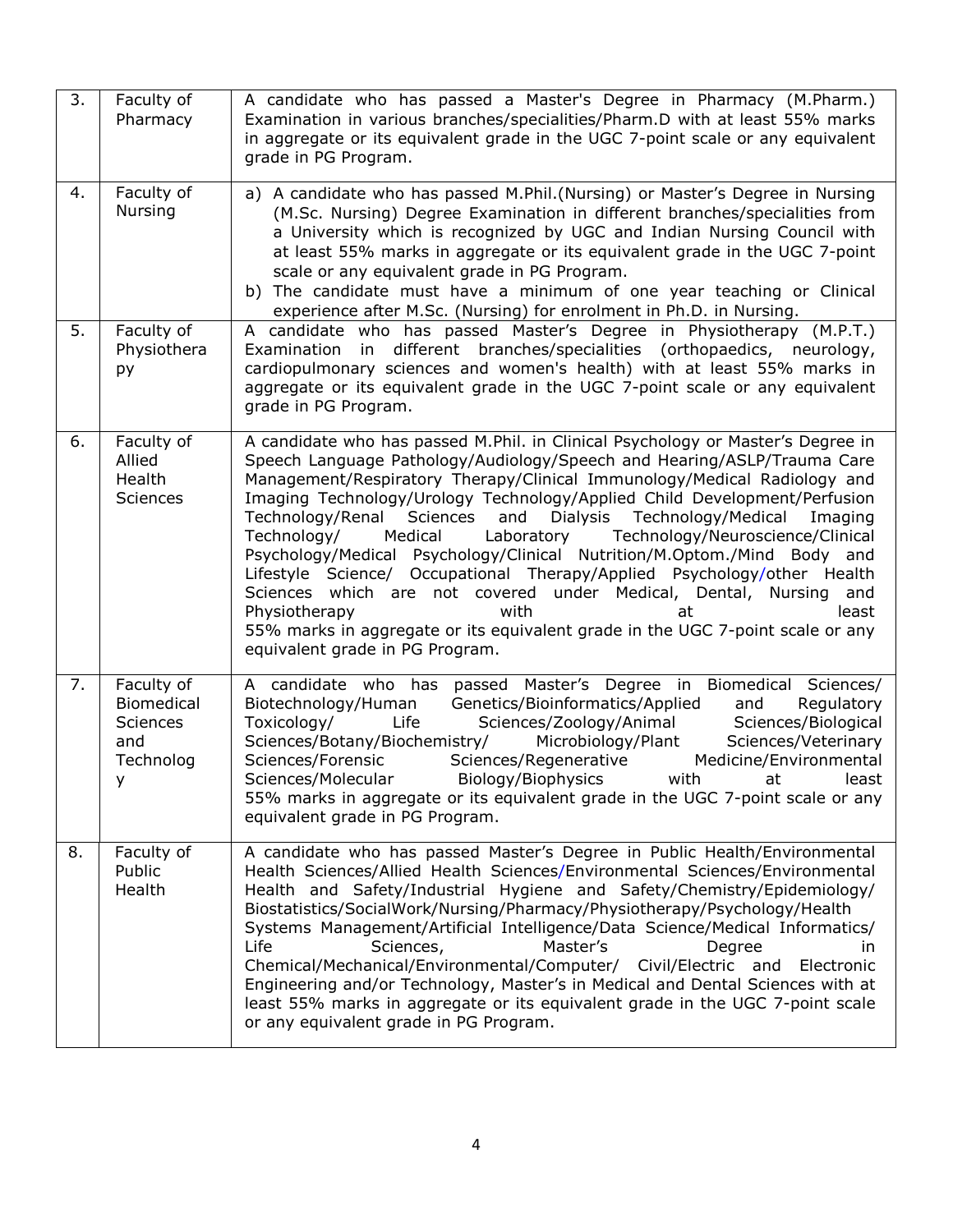| 9.  | Faculty of<br>Manageme<br>nt                     | A candidate who has passed Master's Degree in Business Administration/<br>a)<br>Management/PG Diploma in Management recognized as equivalent to MBA<br>by AICTE; or<br>Has Professional Qualification such as CA/ICWA/CFA/CS (either 5 year<br>b)<br>integrated or 3 years after graduation).<br>with at least 55% marks in aggregate or its equivalent grade in the UGC 7-point<br>scale or any equivalent grade in PG Program. |
|-----|--------------------------------------------------|----------------------------------------------------------------------------------------------------------------------------------------------------------------------------------------------------------------------------------------------------------------------------------------------------------------------------------------------------------------------------------------------------------------------------------|
| 10. | Faculty of<br>Sports and<br>Exercise<br>Sciences | A candidate who has passed Master's Degree in any field of Sports & Exercise<br>Sciences, Physiology, Nutrition, Psychology, Biomechanics, Strength &<br>Conditioning or equivalent/MD Sports Medicine/MPT-Sports/MPT-Ortho) with at<br>least 55% marks in aggregate or its equivalent grade in the UGC 7-point scale<br>or any equivalent grade in PG Program.                                                                  |
| 11  | Faculty of<br>Clinical<br>Research               | Candidates with Master's Degree in Clinical research or meeting eligibility<br>criteria as prescribed in Faculty of Medicine, Dental Sciences, Physiotherapy,<br>Allied Health Sciences, Nursing with at least 55% marks in aggregate or its<br>equivalent grade in the UGC 7-point scale or any equivalent grade in PG<br>Program.                                                                                              |
| 12  | Faculty of<br>Engineering<br>& Technology        | A candidate who has passed M.Tech./M.E./M.A./M.Sc./MCA/M.S/MBA in<br>disciplines of Technology, Engineering, Computer Science, Information<br>Technology, Engineering, Management or Technology Management,<br>Physical, Social or Biological Sciences, Computer Applications, with at least 55%<br>marks in aggregate or its equivalent grade in the UGC 7-point scale or any<br>equivalent grade in PG Program.                |

Further relaxation of 5% marks i.e. from 55% to 50% or an equivalent relaxation of grade,<br>will be allowed for those belonging to SC/ST/OBC (non-creamy layer)/ persons with disabilities (more than 40%)

- b) Part Time Internal Candidates for additional information regarding eligibility please refer Clause No. 3.3.1 in the Ph.D. Regulations, 2022 (link given below)
- c) Part Time External Candidates for additional information regarding eligibility please refer Clause No. 3.3.2 in the Ph.D. Regulations, 2022 (link given below)
- d) Part Time: Internal Independent for additional information regarding eligibility please refer Clause No. 3.3.3 in the Ph.D. Regulations, 2022 (link given below)

[https://www.sriramachandra.edu.in/university/pdf/admission/phd-regulations-2022](https://www.sriramachandra.edu.in/university/pdf/admission/phd-regulations-2022-april.pdf) april.pdf

# **3. Duration of the Ph.D. Program**

| SI.<br>No. | Category                                                     | <b>Duration</b> |
|------------|--------------------------------------------------------------|-----------------|
| 1.         | Full - Time Candidates (Except degrees mentioned in SI.No.2) | 3 years         |
| 2.         | Full - Time Candidates with                                  | 2 years         |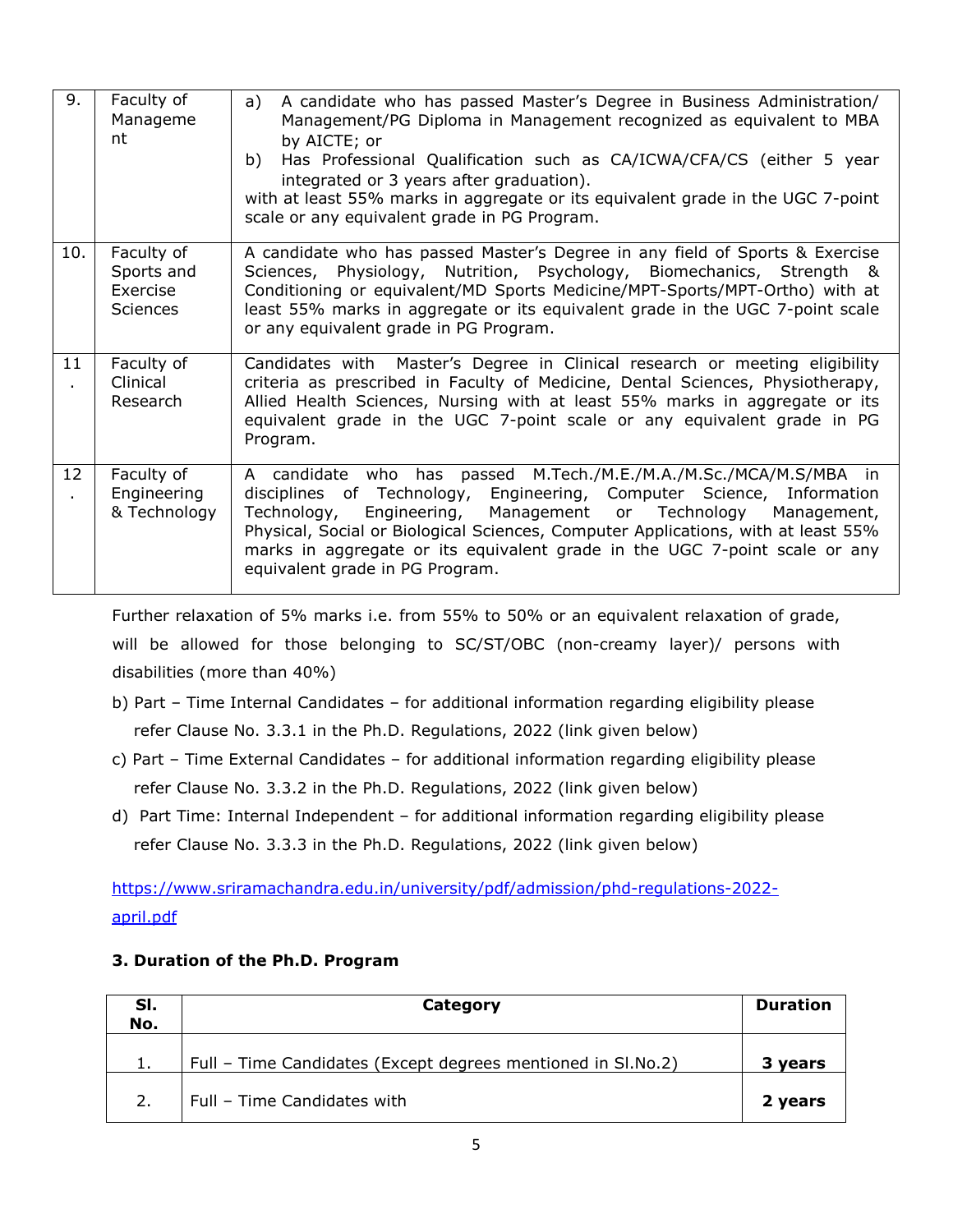|     | a) MD/ MS/ DNB/ MDS/ DM/ M.Ch. qualifications<br>b) M.Tech./M.E in Technology, Engineering, Computer Science,<br>Information Technology, Engineering Management or<br><b>Technology Management</b> |         |
|-----|----------------------------------------------------------------------------------------------------------------------------------------------------------------------------------------------------|---------|
| 3.  | Part Time Candidates (Except degrees mentioned in Sl.No.4)                                                                                                                                         | 4 years |
| -4. | Part-Time Candidates with<br>a) MD/ MS/ DNB/ MDS /DM/ M.Ch. Qualifications<br>b) M.E./M.Tech. in various disciplines of Engineering & Technology                                                   | 3 years |

### **4. Fees Structure**

| SI. No. | <b>Particulars</b>                                    | Fees in Rs.            |
|---------|-------------------------------------------------------|------------------------|
| 1.      | <b>Online Application Fee</b>                         | $2000/-$               |
| 2.      | Provisional Admission Application Fee                 | $5000/-$               |
| 3.      | Provisional Registration Fee                          | $25000/-$              |
| 4.      | Annual Fee for                                        |                        |
|         | a) Full Time Candidates<br>Part-Time Candidates<br>b) | $25000/-$<br>$50000/-$ |

### **Procedure for Admission**

**a)** Candidates desiring to register for the Ph.D. Program (Full-Time and Part-Time) should in the first instance, submit an application online along with the prescribed fee of Rs.2000/-.

# **b) Admission through Online Entrance Examination (Written Test and Interview):-**

All candidates wishing to apply for admission to Ph.D. program under Full Time (seeking Founder- Chancellor Shri N.P.V. Ramasamy Udayar Fellowships), Full Time (Self-Funded) and Part Time (internal and external) categories will have to qualify through online entrance examination.

Performance of the candidate will be calculated on the marks obtained in a written test (70% weightage) and interview (30% weightage). Interview will be conducted online for each candidate after the entrance exam. The exact date and time as indicated under the heading Timeline.<br>The qualifying marks for provisional admission to Ph.D. program are 50% in the online

entrance examination (i.e. aggregate of marks obtained in written test and interview taken together). However, a relaxation of 5% of marks (from 50% to 45%) shall be allowed for the candidates belonging to SC/ST/OBC (Non-Creamy layers) / Differently abled category in the entrance examination.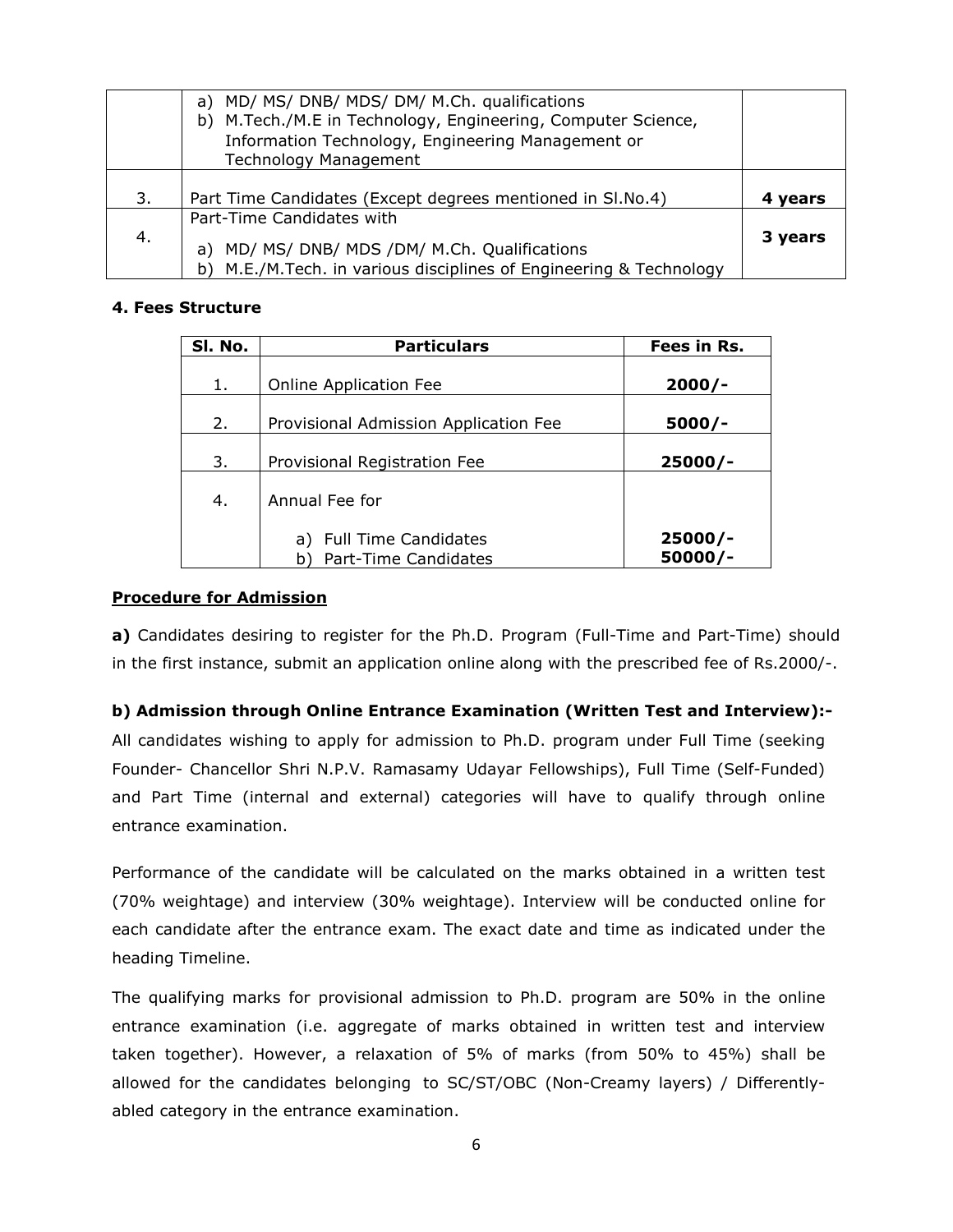# **c) Admission through Online Counseling:-**

Candidates with UGC/CSIR/ICMR/DBT/DST/NET-JRF/AICTE-GATE/AYUSH/INSPIRE Fellowship or JRF/SRF fellows in funded research projects of this Deemed University will be called directly for counseling and admission. They should submit an application and meet eligibility criteria prescribed in Sl.No.2 above.

# **Syllabus and Pattern of Online Entrance Examination: (for all faculties except Sri Ramachandra Faculty of Engineering and Technology)**

- a) Syllabus for Online Entrance Examination is available in the Ph.D. Regulation, 2022 <https://www.sriramachandra.edu.in/university/pdf/phd-entrance-exam-syllabus.pdf>
- b) The duration of the examination will be 2 (two) hours.
- c) The Entrance Examination will be conducted in ENGLISH only. The question booklet will consistof 120 multiple choice questions (MCQ's) (single best response).
- d) The written test will have two sections, Section A & B.
	- a. Section-A Research Methodology: Common to all disciplines will have 60 questions (answerall questions)
	- b. Section-B Discipline Specific: Candidates will attempt questions from one of the following disciplines:- Medicine/Dentistry/Pharmacy/Nursing/ Physiotherapy/ Biomedical Sciences/Management/Allied Health Sciences/ Public Health/Sports & Exercise Sciences/Clinical Research. The candidates will indicate the selected faculty/discipline in the application form.

The Section-B will have 75 questions and the candidate can attempt any 60 questions. The first 60 questions attempted will be considered for evaluation.

- e) All questions carry equal marks. There will be no negative mark for incorrect answers.
- f) Results will be published in Sri Ramachandra Deemed University Website [www.sriramachandra.edu.in](http://www.sriramachandra.edu.in)

# **Procedure for Admission to Ph.D. Program under Sri Ramachandra Faculty of Engineering and Technology:-**

The admission process will involve the following steps for both Full-Time and Part-Time Candidates:-

Interested candidates will submit a CV along with a brief outline of the topic of interest to the Provost, Sri Ramachandra Faculty of Engineering and Technology.

If a potential supervisor and the needed facilities are available to carry out the research, the Provost, Sri Ramachandra Faculty of Engineering and Technology. will ask the candidate to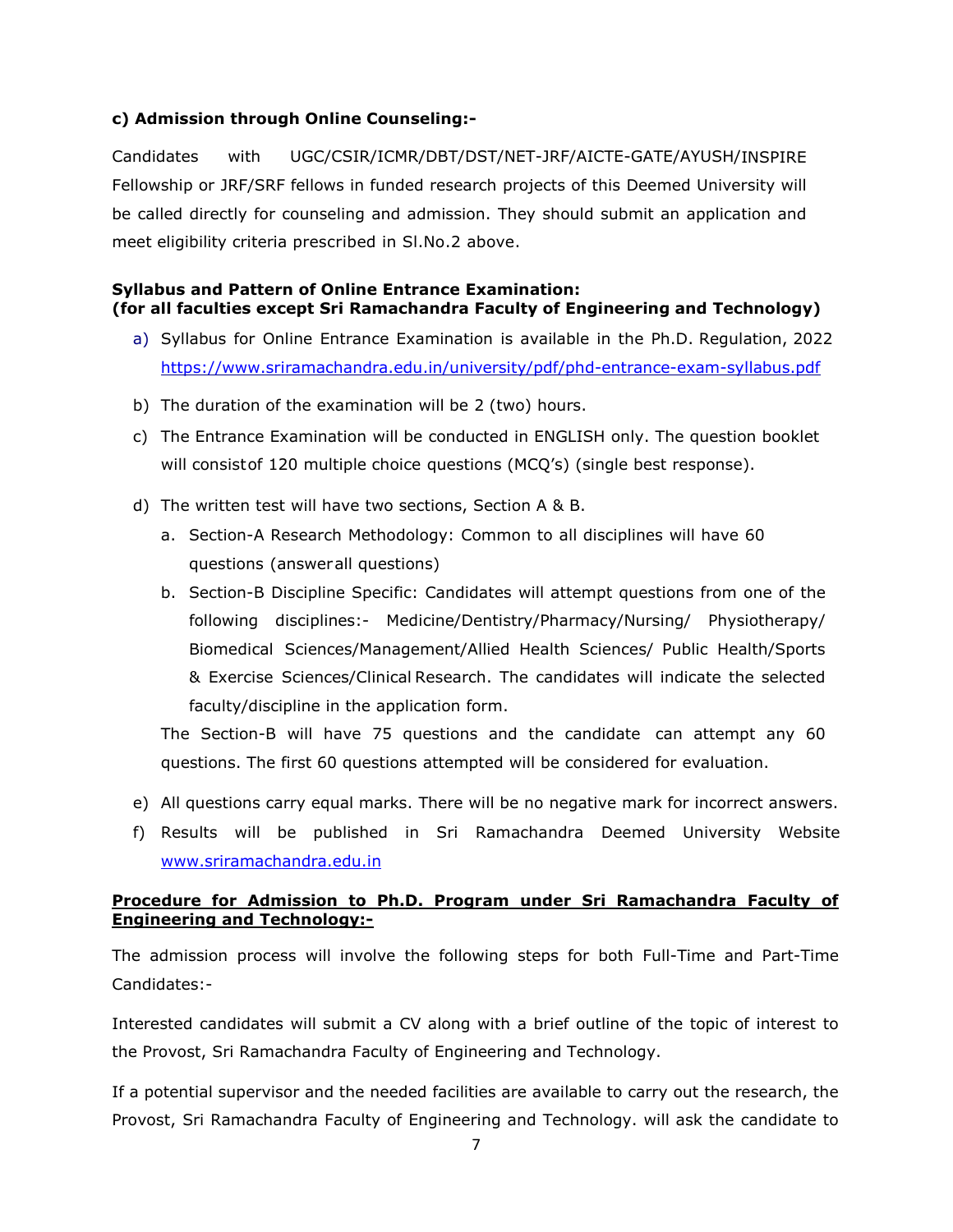submit the application for Ph.D. Entrance Examinations. If the faculty or the facilities are not available, the candidate will be advised to seek other avenues for research.

A candidate selected on the basis of the results of the entrance examination conducted separately in Sri Ramachandra Faculty of Engineering & Technology and the academic qualifications will be permitted to register as an internal Full-Time, internal Part-Time or external Part-Time Ph.D. student.

The entrance examination will be in the form of a written and an oral examination. The written examination involves writing an essay or a research paper detailing the student's area of interest. It may be a review of a research topic or a proposal dealing with a research problem. The student may take up to a week to complete the written examination. If justified for the nature of the problem involved, Sri Ramachandra Faculty of Engineering and Technology may provide additional time to complete the written examination. Oral presentation of the essay/paper will be to a team of examiners consisting of the potential research supervisor, a second member of Sri Ramachandra Faculty of Engineering and Technology and an industry or an academic expert appointed by the Vice Chancellor/Dean (Research)/Provost of Sri Ramachandra Faculty of Engineering and Technology. The written portion of the examination will carry 70% of the marks while 30% of the marks will be assigned to the oral examination. Multiple choice examinations will not be part of the written examinations in Sri Ramachandra Faculty of Engineering and Technology.

Those candidates who fulfill all criteria for provisional registration as per regulations (including those candidates who hold approved scholarships/fellowships) will be called for counseling. Counseling will be held at the Deemed University campus and those eligible will be notified to attend the counseling on the specified date and time. During counseling, Founder-Chancellor Fellowships will be offered to eligible full time candidates. Guidance to identify Research Supervisors will also be provided to the candidates. After counseling, all eligible candidates will be issued application for Provisional Registration for Ph.D. Program.

#### **Brief Note on Sri Ramachandra Institute of Higher Education & Research (DU)**

Sri Ramachandra Medical College and Research Institute was established by Sri Ramachandra Educational and Health Trust in the year 1985 as a private non-profit, selffinancing Institution dedicated to serve the society as a Centre of Excellence with emphasis on Medical Education, Research and Healthcare. In view of its academic excellence, the Government of India declared Sri Ramachandra Medical College & Research Institute as a Deemed University in September, 1994 under Section 3 of the University Grants Commission Act, 1956. The Trust achieved the task of establishing this institution as a "Centre of Excellence'' under the leadership of Late Shri.N.P.V.Ramasamy Udayar who was

8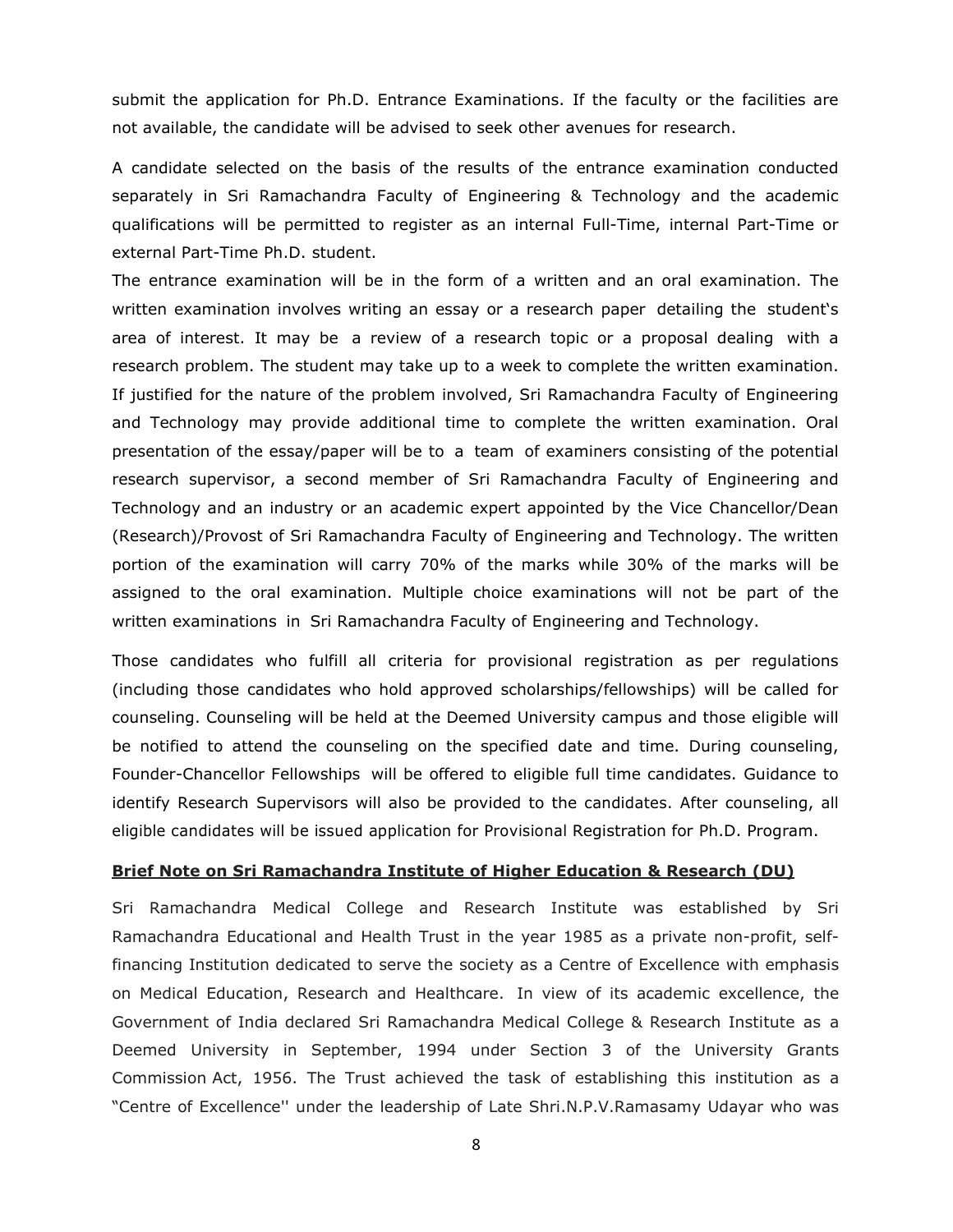the Founder & Managing Trustee of the Trust and also the first Chancellor of the Deemed University. Shri. V.R.Venkataachalam is currently the Chancellor of the Deemed University and also the Managing Trustee of the Trust. Shri.R.V.Sengutuvan is the Pro-Chancellor of the Deemed University. From <sup>2018</sup> onwards, the Deemed to be University is renamed as Sri Ramachandra Institute of Higher Education & Research (Deemed to be University).

#### **Accreditations**

- $\triangleright$  Graded as a Category I University by the University Grants Commission (UGC).
- $\triangleright$  SRIHER (DU) has been accredited (cycle-3) by National Assessment and Accreditation Council (NAAC) with CGPA of 3.53 on four point scale at 'A' Grade.
- $\triangleright$  In the National Institutional Ranking Framework (NIRF-2021), SRIHER has been placed at 47th rank among 362 Universities in the country.
- $\geq$  In the National Institutional Ranking Framework (NIRF-2021), SRMC & RI has been placed at 14<sup>th</sup> rank among 111 Medical Colleges in the country.
- In the National Institutional Ranking Framework (NIRF–2021), Sri Ramachandra Faculty of Pharmacy has been placed at 21st rank among 334 Pharmacy Colleges in the country.
- $\triangleright$  In the National Institutional Ranking Framework (NIRF-2021), Sri Ramachandra Faculty of Dental Sciences has been placed at 8<sup>th</sup> rank among 117 Dental Colleges in the country.
- $\triangleright$  The Clinical Laboratory is accredited seven times by National Accreditation Board for Laboratories(NABL).
- $\triangleright$  The ISO certified Central Research Facility with Sophisticated Instrumentation Laboratory, Clinical Trial Division and Sri Ramachandra Innovation Incubation Centre.
- The Centre for Toxicology & Developmental Research (CEFTE) is issued a Good Laboratory Practices (GLP) compliance certificate by NGCMA, DST, Govt. of India. Sri Ramachandra is the first Medical University in the country to get the GLP certification from the Department of Science and Technology (DST), Govt. of India.
- $\triangleright$  The Faculty of Public Health has the distinction of being recognized by the ICMR as a SRUICMR Centre for Advanced Research on Air Quality, Climate and Health<sup>||</sup> and also as a WHO collaborating Centre for Occupational & Environmental Health.
- $\triangleright$  UNESCO Chair in Bioethics has been established at the Deemed University.
- $\triangleright$  Department of Human Genetics accredited by AERB as Bio-dosimetry laboratory.
- $\triangleright$  SRIHER (DU) has received support from the Biotechnology Industry Research Assistance Council (BIRAC) of DBT, Govt. of India to establish a Bio-Nest incubator to develop entrepreneurs engaged in scaling health care technologies.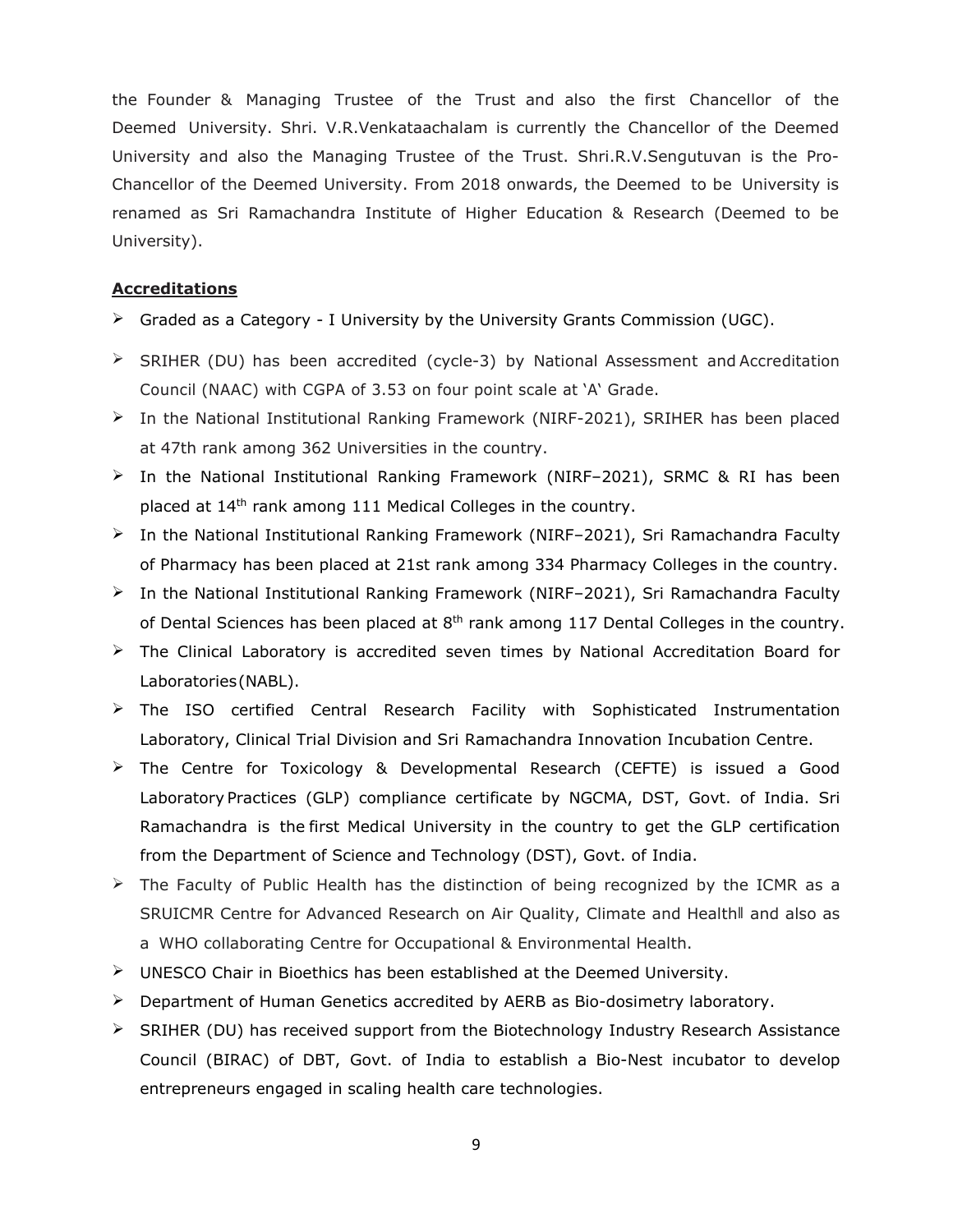# **UG and PG Programs Offered by the Deemed University**

Currently, the university offers 152 undergraduate and postgraduate programs in medical, dental, para-medical and allied health sciences disciplines. The enrollment stands in excess of 7639 students.

#### **Details of Ph.D. Scholars enrollment in Various Faculties of the Deemed University**

The Deemed University offers enrollment for Ph.D. in the several disciplines including Medicine & allied subjects, Surgery & allied subjects and Basic Medical Sciences/ Dentistry/Pharmacy/Nursing/Human Genetics/Biomedical Sciences/Biotechnology/ Bioinformatics/Physiotherapy/Management/Allied Health Sciences/Audiology and Speech- Language Pathology/Clinical Nutrition/Clinical Psychology/Public Health/Sports & Exercise Sciences/Clinical Research/Engineering & Technology.

The Deemed University has awarded 288 Ph.D. Degrees in all faculties to date. There are currently over 462 Ph.D. Scholars on roll.

The Integrated MD/MS-Ph.D. Fellowships sponsored by ICMR is a flagship program of the Deemed University for medical postgraduates. The Deemed University offers Founder- Chancellor Shri N.P.V.Ramasamy Udayar Research Fellowship with stipend for full time scholars enrolled in Ph.D. program.

### **Brief Note on the Central Research Facility (CRF) of the Deemed University**

Research at SRIHER is driven by the institutional and national vision to contribute to the prevention and alleviation of disease and disability, leading to the betterment of the health of our population. A network of sophisticated research laboratories provides world class facilities to faculty and students for engagement in medicine, clinical, biomedical, public health, pharmaceutical, health sciences, engineeringtechnology and healthcare management related research. There is special emphasis on multi-disciplinary and collaborative research where in faculty members drawn from different departments and divisions routinely take up high impact research to inform national and international health priorities.

Thrust areas of research are diverse and include non-communicable disease epidemiology, medical genetics and genomics, maternal health, child growth and development, cancer biology, molecular oncology, exercise physiology, occupational and environmental health, clinical virology, radiation biology, speech language and neurodevelopment, nursing care, drug development and discovery, bio-materials and nano-technology, stem cell and regenerative biology, preclinical toxicology, public policy and health care financing, artificial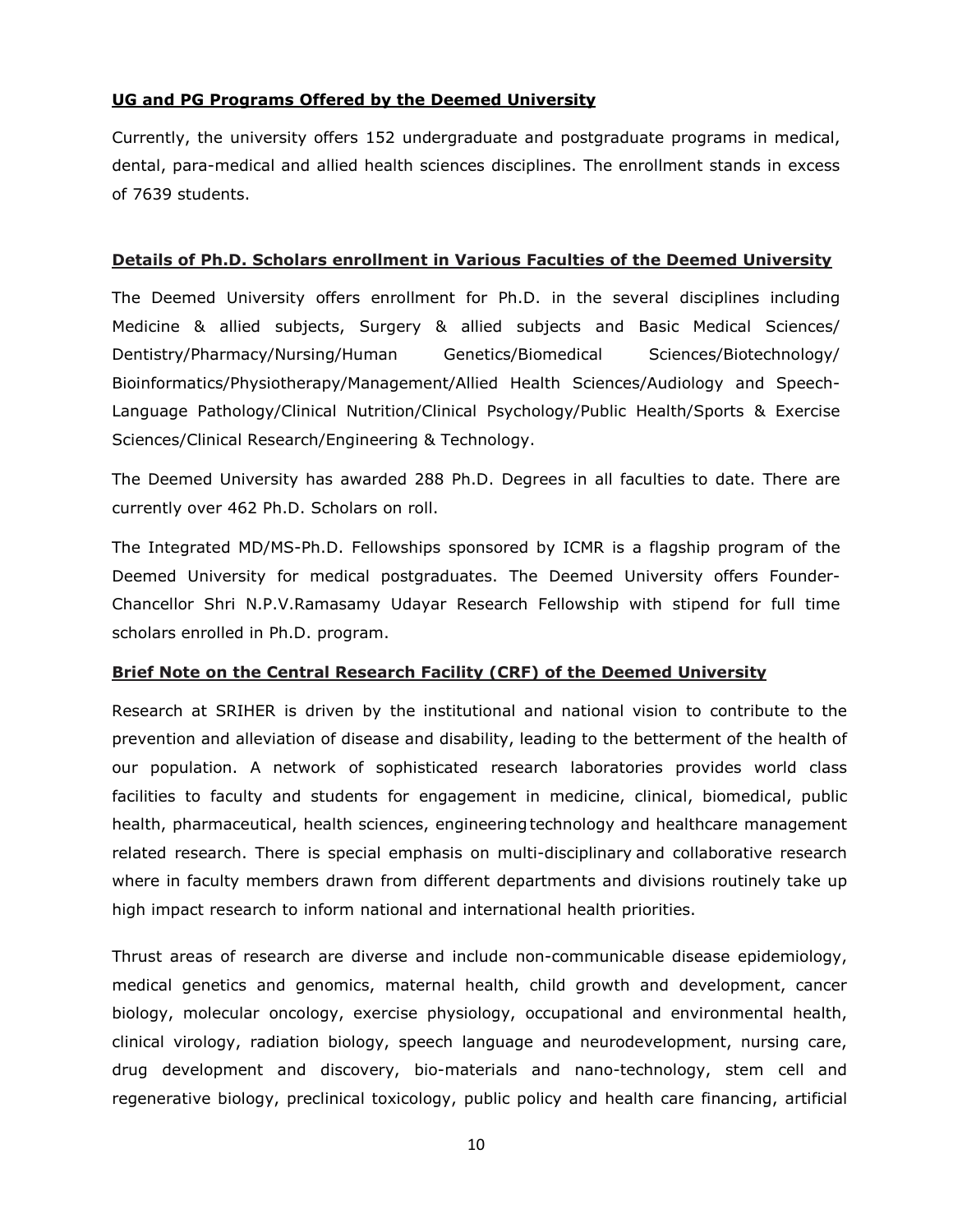#### intelligence in healthcare technology, to name a few.

With a network of more than 60 institutional collaborators, that include numerous international (USA, European, Australia) and Indian universities, Governmental and non governmental research institutions, the faculty at SRIHER have been involved in abundant national and global research and training efforts. Funders include major national agencies such as Department of Science and Technology, Department of Biotechnology, Indian Council of Medical Research, AYUSH, Defense Research Development Organization and Ministry of Environment, Board of Radiation and Nuclear Sciences, International funding agencies like National Institutes of Health (USA), The Wellcome Trust and The Bill and Melinda Gates Foundation. SRIHER also has an excellent set of intra-mural funding support schemes to help undergraduate, postgraduate and PhD students as well as junior faculty seed their research explorations and build capacities for attracting extramural funds. Publications and citations from the SRIHER research community have been significant with over 8500 indexed articles and a cumulative H-Index of 83 to their credit.

The Office of Dean (Research) provides centralized administrative support for all aspects of research management including research planning, grant administration (including human resource, financial and equipment management) and registrations/ approvals from relevant national and international certifying bodies and infrastructure. A central shared sophisticated laboratory that includes instrumentation for bio- analytical chemistry, cell and molecular biology, genomics and proteomics, clinical virology and optical imaging cell provides support for internal and external student/faculty researchers for equipment requirements that cannot be ordinarily met from individual grants. The GLP accredited pre-clinical toxicology facility and FDA audited Clinical trial division cater the needs of Pre-Clinical and Clinical research requirements. In addition, SRIHER is a recipient of infra-structure grants from DST and DBT that support the maintenance and operation of the shared high-end instrumentation.

Recently SRIHER has received support from the Biotechnology Industry Research Assistance Council (BIRAC) of DBT, Govt. of India to establish a Bio-Nest incubator to develop entrepreneurs engaged in scaling health care technologies. Focal areas of the SRIHER Bio-Nest incubator will include Clinical Validation of Medical Devices, Point of Care Diagnostic Kits, Nanotechnology and Artificial Intelligence (AI) / Machine Learning (ML) based tools in healthcare. With access to multiple clinical specialties and clinical/basic science research groups within the same campus, the SRIHER Bio-incubator is poised to become a major player in nurturing health care related start-ups.

There are currently 42 functional MoUs between SRIHER and foreign/ Indian institutions/ Universities /Industries for academic & research collaborations, with provision for students

11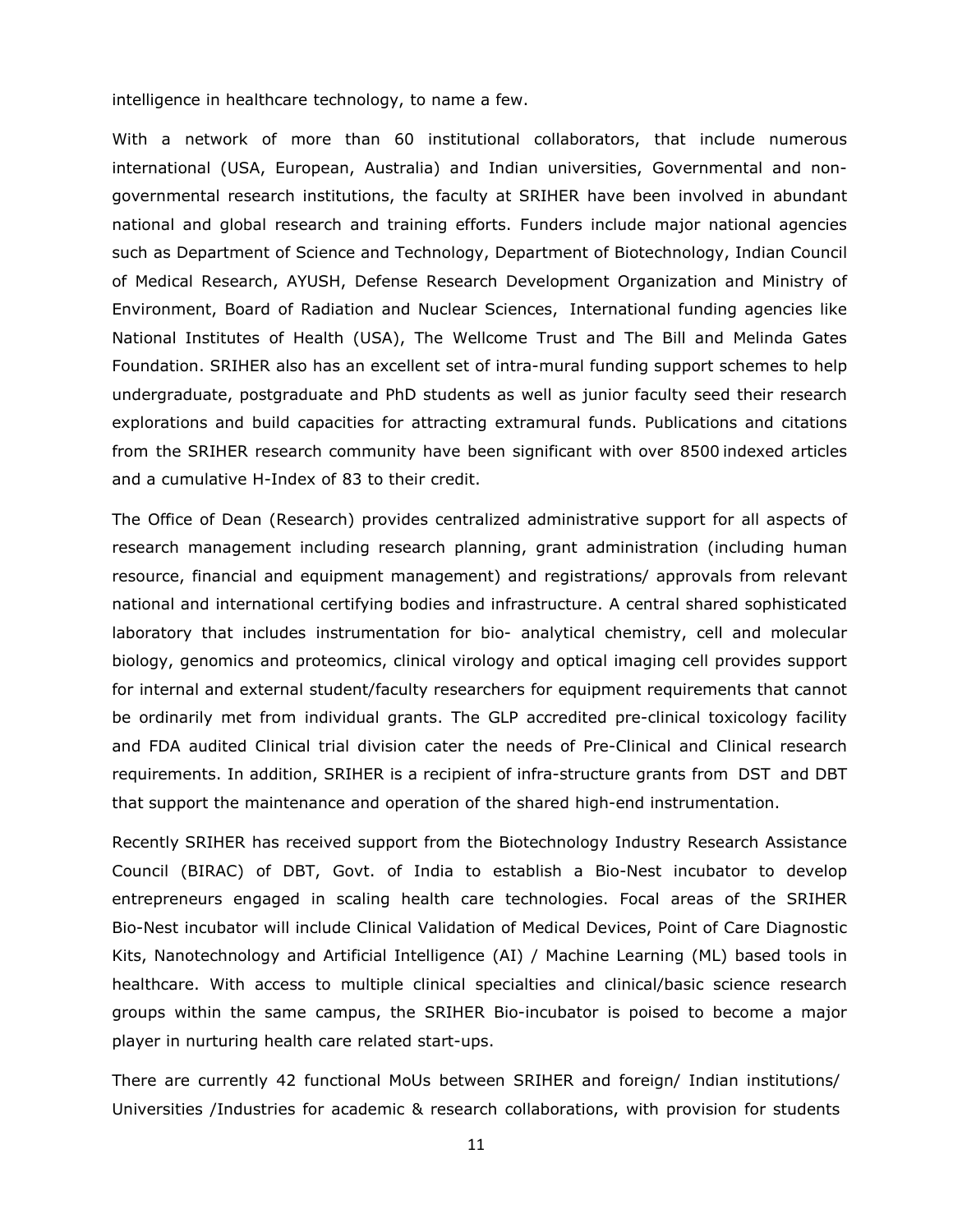and faculty exchanges and for conducting teaching & research programs. Recent MoUs include arrangements with Glasgow University UK and IISER Tirupathi.

In order to nurture research aptitude and skills, the Chancellor has instituted student fellowship and faculty seed grants.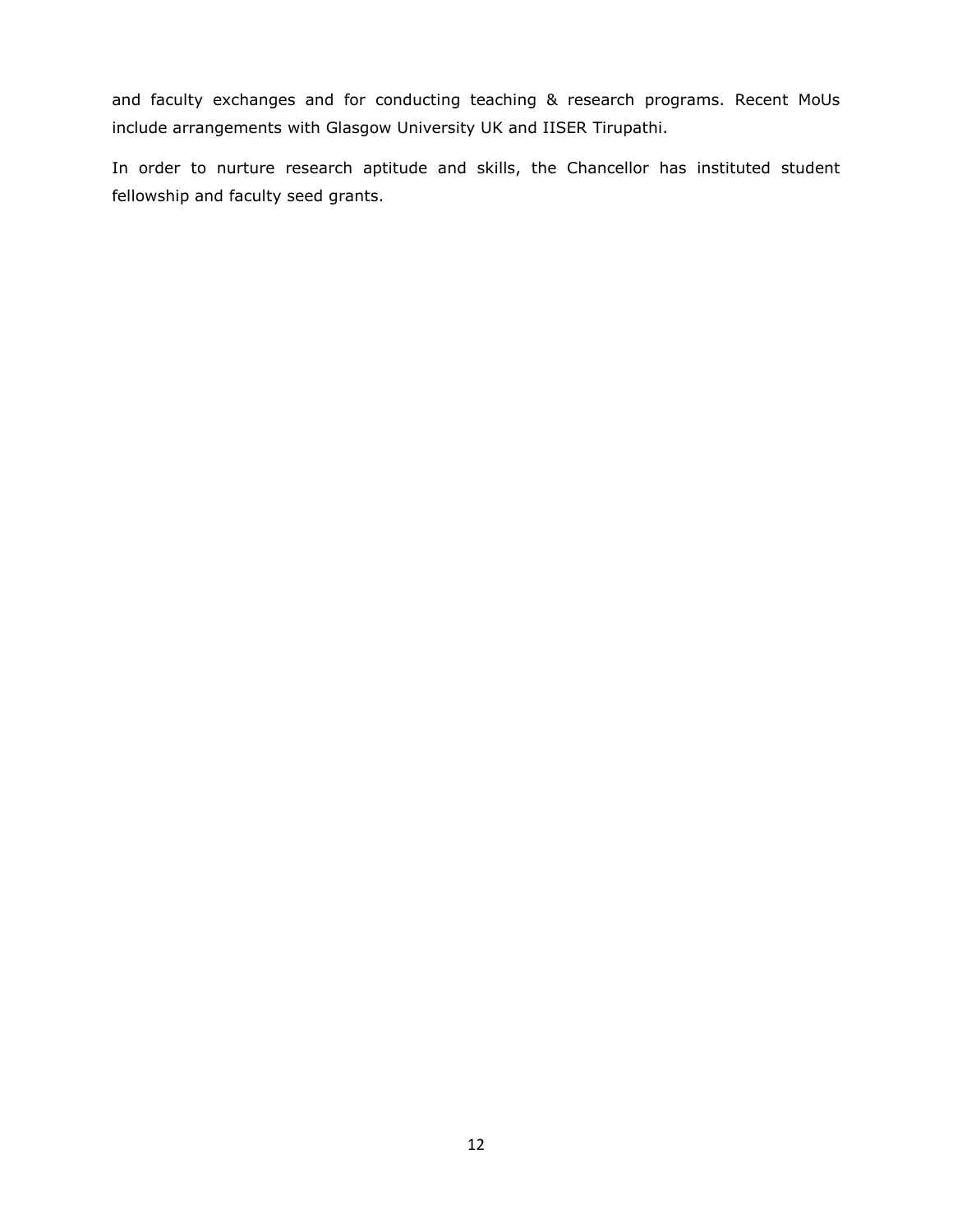#### **Sri Ramachandra Hospital**

Sri Ramachandra Hospital is a major Tertiary care and Referral Centre located within the Deemed University campus. The hospital caters to the needs of the students for their learning and training in various specialities. Placed in a suburban locality and amidst major highways, the hospital serves a cross section of the community belonging to every economic segment of the society. On an average 5,000 patients visit the out-patient facility every day. The diagnostic capability available at the hospital is comparable to any University Hospital in any advanced country. The sophisticated clinical laboratory, AABB accredited blood bank and a wide range of imaging facilities including C.T.Scan, MRI, Multi Detector Slice Spiral CT, Cardiac Angiography, Cerebral Angiography and Gamma Camera add to the diagnostic armamentarium of the Hospital.

#### **Library**

A centrally air-conditioned resource centre and Wi-Fi enabled premises largely known as Sri Ramachandra Central Library is spread in an area of 40,000 sq.ft. SRIHER Central library holds a rare book collection of ancient books. These resources are effectively utilized by the research scholars for their research. The central library has over 64000 books. 326 national and international journals are subscribed and are available both in hard copies and electronic versions. Over 285 Ph.D. Theses are uploaded in the national reservoir of Ph.D. theses called Inflibnet Shodhganga The library has Urkund Anti Plagiarism software tool which enables researchers to check their documents for plagiarism. The central library is a member of the National Digital Library and in the World eBook library. The resources available in these databases can be accessed by the members of the institute anytime and anywhere. For Ph.D. Part-Time External candidates this provision will be subject to conditions prescribed by the Central Library.

#### **Hostels**

There are separate hostel facilities for both men and women students with 3500 single rooms inside the campus to accommodate undergraduate and postgraduate and research students in medical and other disciplines. The campus has continuous running soft water supply and power supply. The avenues of trees and green plants give a resort-like-ambience which is highly conducive to pleasant learning and peaceful living within the campus. Hostels are also equipped with internet facility for the benefit of the residents.

Note : Hostel accommodation will be provided only after the admission process is over, before the commencement of classes. Those candidates who require hostel accommodation, have to register their names with hostel warden when they attend counseling session for

13